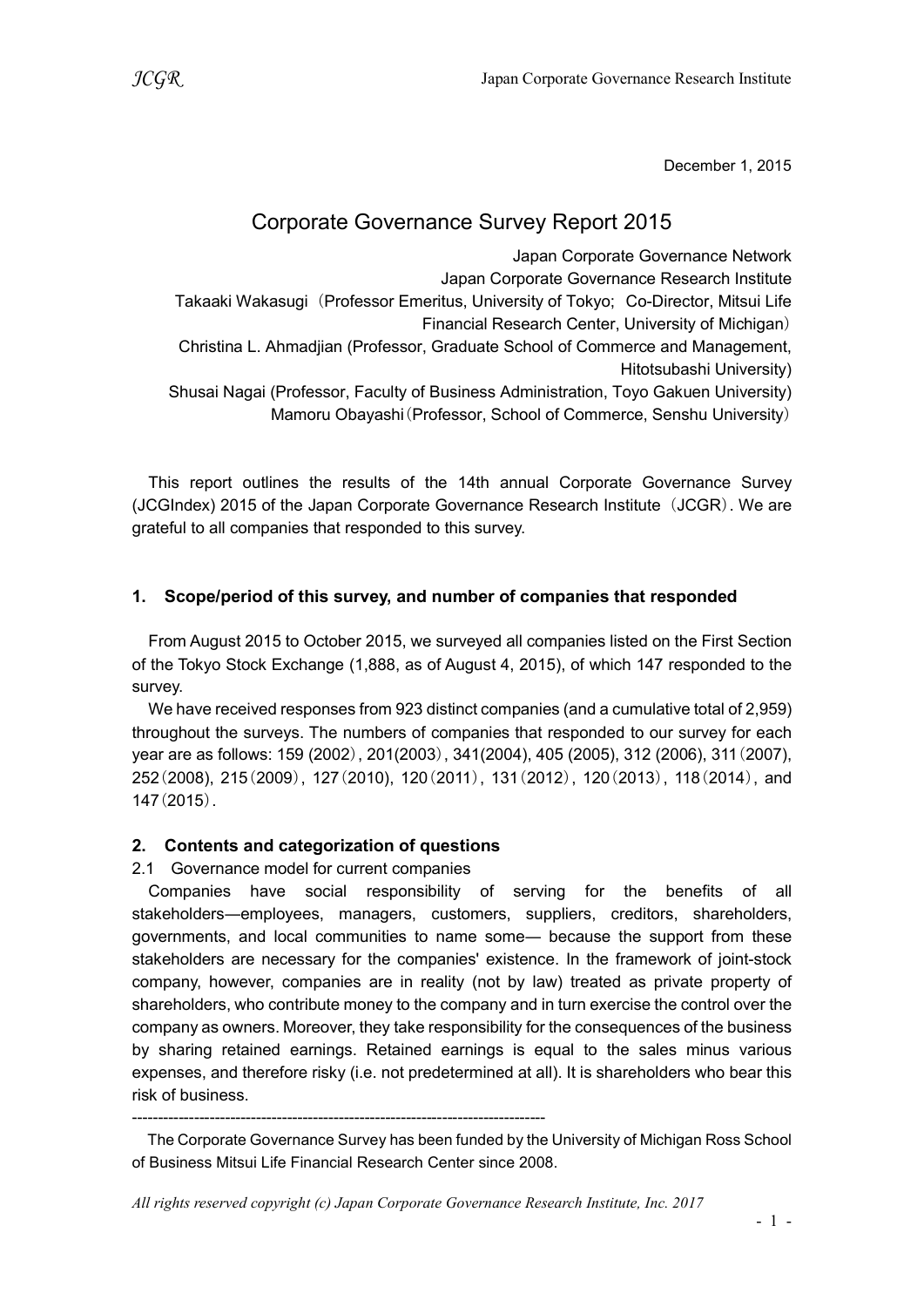Joint-stock companies that operate large-scale business with money contribution from a large number of shareholders assume separation of ownership and management. Although shareholders do not directly participate in management, they instead elect directors at the shareholders' meeting and entrust the management to the board of directors. In the form of electing directors who realize business execution (in another word, management) in line with shareholders' interests, shareholders control companies. That is what governance by shareholders means. In most countries under such a system, board of directors makes important decisions on business, and selects CEO and other executive officers (as for Japan, representative directors are selected in companies with corporate auditors and companies with audit and supervisory committee, and executive officers in companies with nominating committee, etc.) to entrust business execution. In doing so, directors steer executive officers to the management in line with shareholders' interests. That is governance by board of directors, a substitution for governance by shareholders.

To ensure the effective governance by board of directors, those who are independent from executive officers and other stakeholders are selected as independent directors, who are the sole constituent of nominating committee, compensation committee and audit and supervisory committee. The nominating committee determines candidates of directors to submit to the shareholders' meeting. It plays an important role of choosing the competent directors, who as members of board of directors select (and dismiss) executive officers. The compensation committee sets up performance-linked incentives to provide an incentive for good management to executive officers. The audit and supervisory committee checks the independence of internal and external auditors to ensure impartial and effective management.

This best practice of separating governance and management by promoting good use of independent directors has spread to the world in the last quarter century. Although directors used to simultaneously serve as executive officers all over the world, fierce competitive environments of globalization and innovation have enhanced the role of directors as monitors. It is now the global understanding that directors should be separate from executive officers. Under this model of separation, board of directors should be centered on independent directors and focus on governance to bring about good management from executive officers, who are selected by board of directors and entrusted with management. Executives establish the management system under the governance by board of directors to pursue profit through business operations and then distribute the profit to shareholders.

2.2 Contents and categorization of questions

Based on the model described above, JCGIndex Survey's questions are comprised of the following 7 parts:

- Part I Performance targets, leadership of CEO7 questions
- Part Ⅱ Efforts on corporate governance 4 questions
- PartⅢ Board of directors 34 questions
- PartIV Management system 10 questions
- Part V Evaluation of management, compensation system 3 questions
- PartⅥ Management of consolidated subsidiaries2 questions
- PartMI Communication with shareholders 8 questions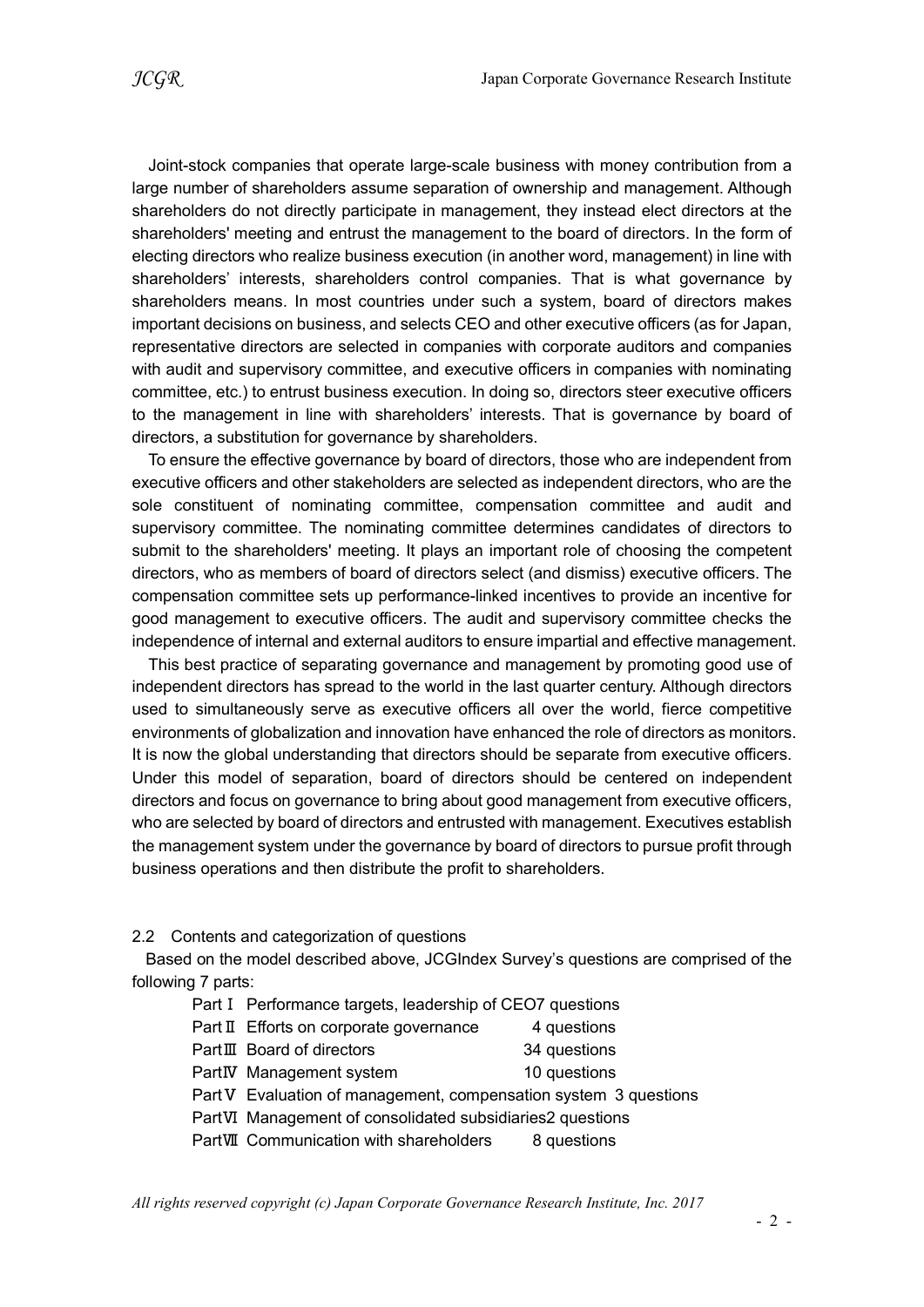These 68 questions in total are recategorized into 4 categories to calculate sub-scores for each category. Each category represents the following perspective:

- Category Ⅰ Performance targets and structure of responsibilities of management Based on Part I and Part II
- Category Ⅱ Functions and composition of board of directors Based on PartⅢ
- Category Ⅲ Executive management structure of top management Based om PartIV, Part V and PartVI
- Category Ⅳ Communication with shareholders and transparency Based on PartⅦ

Categories Ⅰ and Ⅱ are related to corporate governance system, and Ⅲ and Ⅳ are about corporate management system. Although it is possible to value the corporate governance through Categories Ⅰ and Ⅱ alone, Categories Ⅲ and Ⅳ are incorporated into JCGIndex, based on the belief that good management system is established under the good governance system.

### 3. Distribution of JCGIndex

The results of JCGIndex for the 147 companies that responded to our survey in 2015 turned out as the graph in the below shows. We made major changes from 2014 to take the recent developments in corporate governance into account, for example by adding a large number of questions on board of directors. Therefore, each category's weight is different from 2014.

The mean JCGIndex increased to 50.51 from 49.66 of 2014, while the standard deviation of 12.29 was almost the same as the previous 12.30. The maximum JCGIndex in 2015 saw an increase to 87 from 83 in 2014, and the minimum also increased to 27 from 17.



All rights reserved copyright (c) Japan Corporate Governance Research Institute, Inc. 2017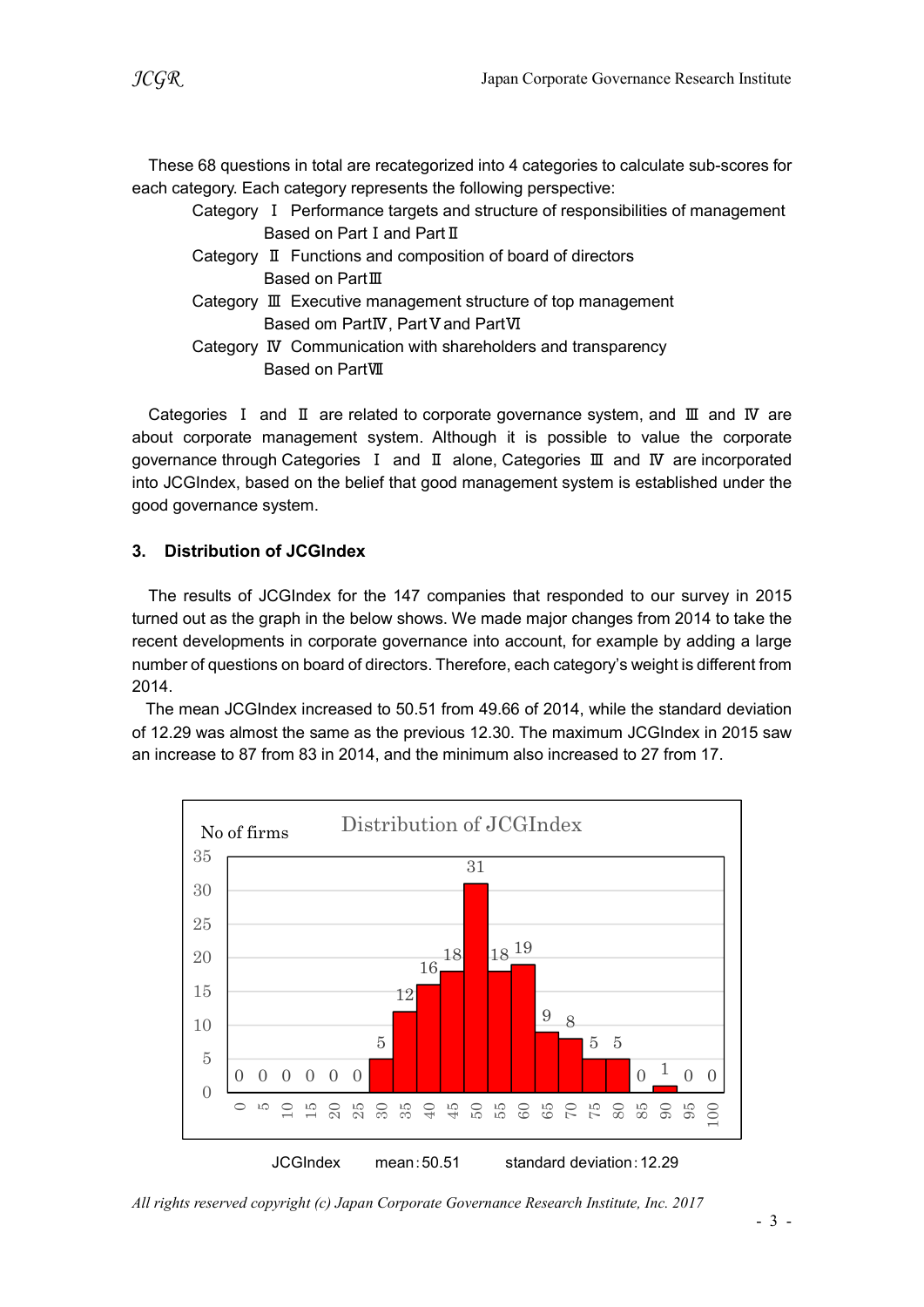#### 4. Sub-scores and achievement rates by category

To clarify the companies' performance for each category having different weight, the table below converts the mean figure into achievement rate in percentage. The table also contains JCGIndex and the previous year's results (in parentheses) just for reference。

Just as the same as the previous surveys, the achievement rates of Categories  $I$  and  $II$ for corporate governance remain still low. Our JCGIndex surveys for more than 14 years clearly imply the overall inadequacy of Japanese corporate governance, but that could be also interpreted that management reforms are preceding in Japanese companies. Nonetheless, the achievement rates for Categories III and IV are still not sufficient (both around 61%), which might attest "no good governance, no good management."

As corporate governance reforms in the framework of Abenomics are raising awareness toward outside directors' roles in the board of directors, we increased the questions in Category Ⅱ from the previous survey. As a result, the weight of Category Ⅱ doubled from 2013, while the weight of Category Ⅲ halved.

|                 | Category                             | Weight<br>(A) | Mean<br>(B) | Achievement<br>rate<br>(B) / (A) |
|-----------------|--------------------------------------|---------------|-------------|----------------------------------|
|                 | Performance targets and structure of | 22            | 9.2         | 41.8%                            |
|                 | responsibilities of management       | (22)          | (10.00)     | $(45.5\%)$                       |
| Ш               | Functions and composition of board   | 42            | 18.1        | 43.0%                            |
|                 | of directors                         | (46)          | (20.2)      | $(43.9\%)$                       |
| Ш               | Executive management structure of    | 28            | 18.3        | 65.3%                            |
|                 | top management                       | (24)          | (14.6)      | $(60.8\%)$                       |
| IV              | Communication with<br>shareholders   | 8             | 5.0         | 61.9%                            |
|                 | and transparency                     | (8)           | (4.9)       | (61.3%)                          |
| <b>JCGIndex</b> |                                      | 100           | 50.5        |                                  |
|                 |                                      | (100)         | (49.7)      |                                  |

#### Table: Sub-scores and achievement rates by category

\*Results in 2014 are in parentheses.

#### 5. Distribution of sub-scores by category

Below are tables for distribution of sub-scores by category. CG1, CG2, CG3 and CG4 stand for sub-scores for each category. These four constitute the JCGIndex.

Although the distribution of the JCGIndex forms more like a bell curve, those of the subscores do not. That is probably because the number of samples is small. In past surveys with larger numbers of respondents, the distributions of the sub-scores were more closer to bell curves than this time. Here, the empirical fact that a variable influenced by various factors forms a standard distribution is verified.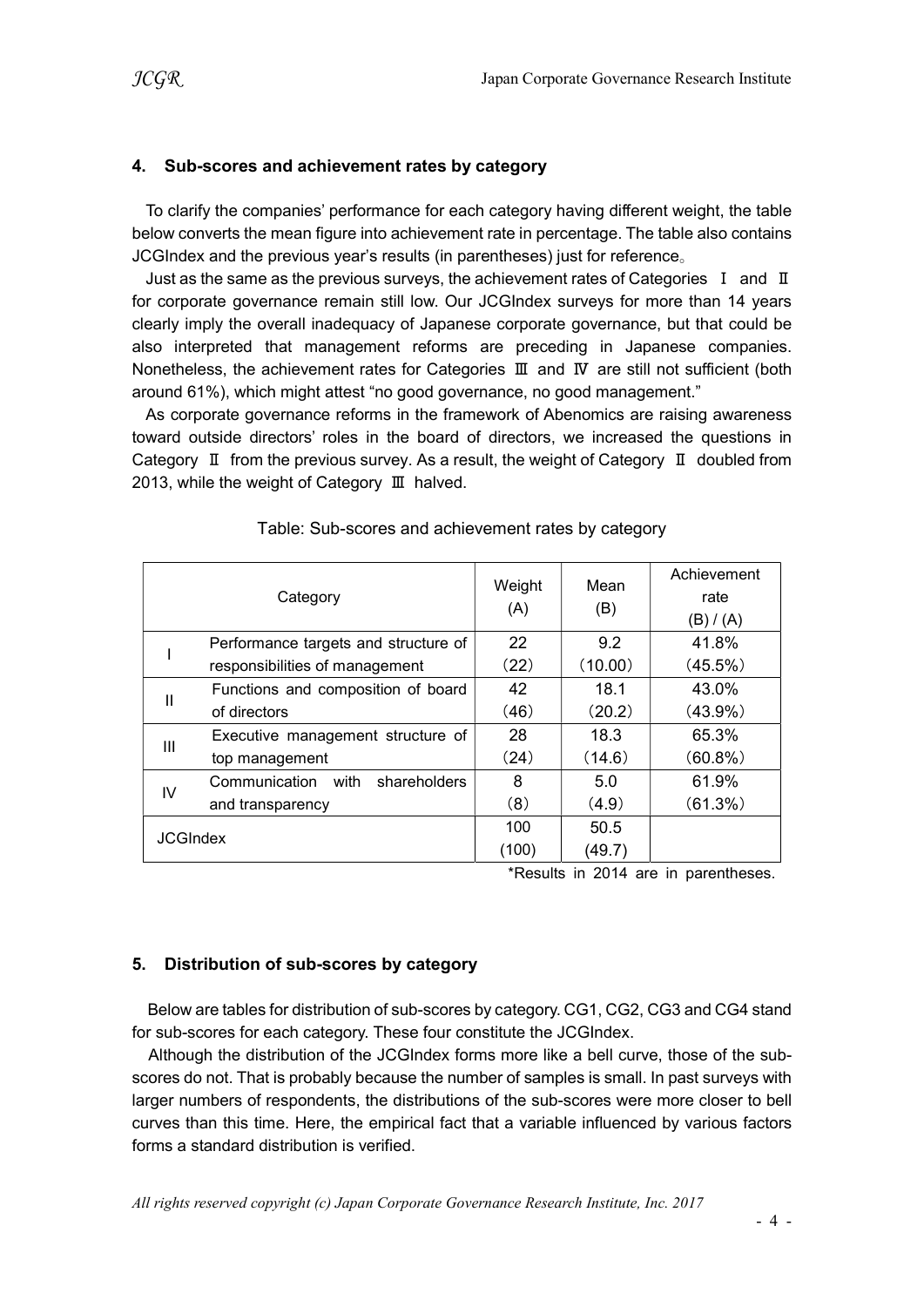

## (1) Category Ⅰ Performance targets and structure of responsibilities of management

(2) Category Ⅱ Functions and composition of board of directors



mean:18.07 standard deviation:6.61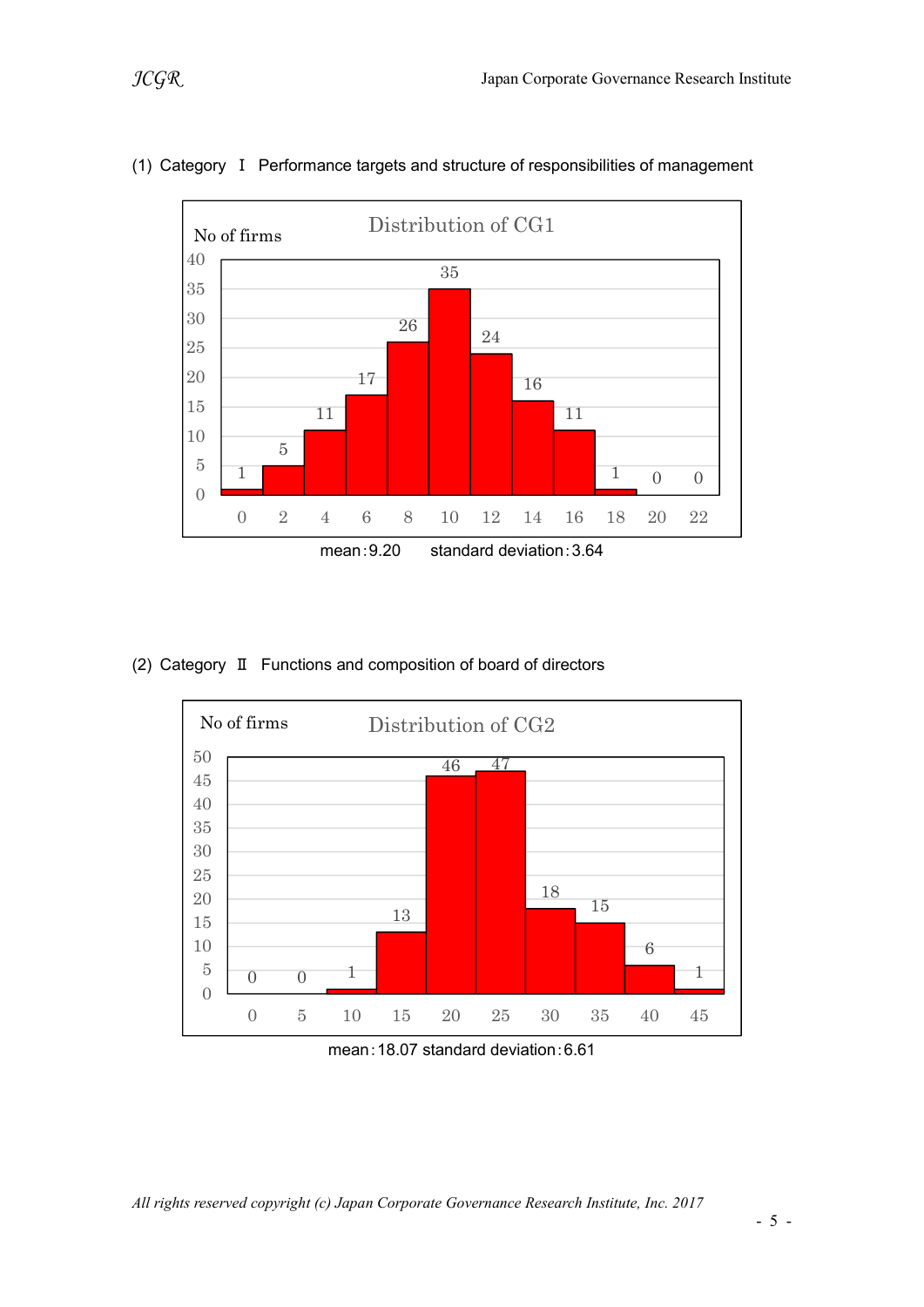

## (3) Category Ⅲ Executive management structure of top management



#### (4) Category Ⅳ Communication with shareholders and transparency



mean:4.95 standard deviation:1.37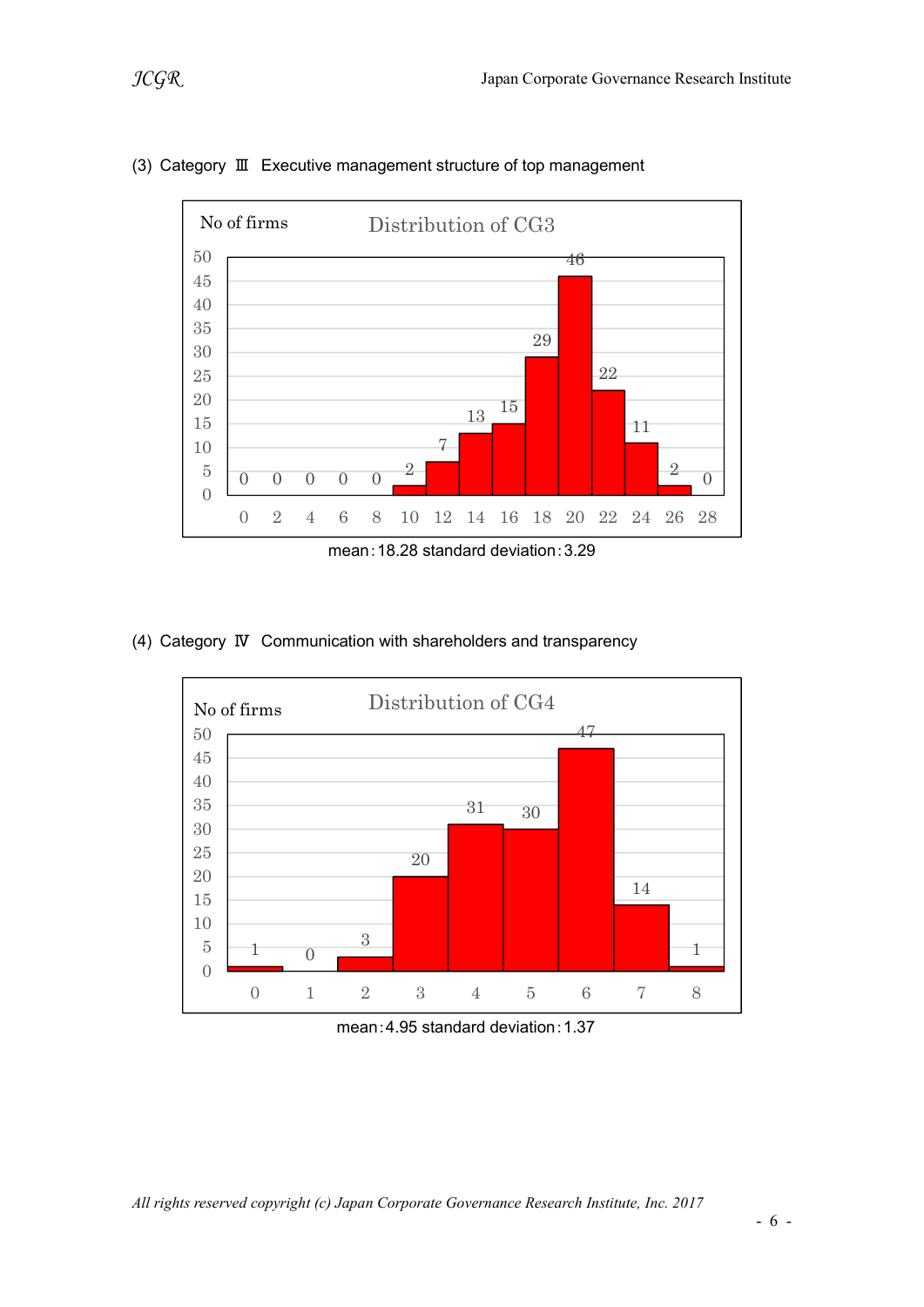### 6. Descriptive statistics of JCGIndex and sub-scores

Descriptive statistics values of sub-scores by category and JCGIndex are as follows.

|                 | mean  | Standard | median | Mode | Standard  | minimum | maximum |
|-----------------|-------|----------|--------|------|-----------|---------|---------|
|                 |       | error    |        |      | deviation |         |         |
| <b>JCGIndex</b> | 50.51 | 1.0      | 49     | 57   | 12.29     | 27      | 87      |
| Category        | 9.20  | 0.3      | 9      | 10   | 3.64      |         | 17      |
| Category II     | 18.07 | 0.5      | 18     | 19   | 6.61      | 5       | 38      |
| Category<br>Ш   | 18.28 | 0.3      | 19     | 19   | 3.29      | 10      | 26      |
| Category IV     | 4.95  | 0.1      | 5      | 6    | 1.37      |         | 8       |

Table: Descriptive statistics values of sub-scores by category and JCGIndex

## 7. Trend of the distribution of JCGIndex

The trends of mean, maximum and minimum in the past 14 surveys for JCGIndex are presented in the table below.



It should be noted that the figures for each year cannot be simply compared to those for another, because the samples change year by year. Furthermore, questions and proportions were modified in 2006 and 2013, and proportions alone moderately changed in 2009. Major changes were even made in 2014 as explained above. Still, very gradual increase in JCGIndex is observed.

All rights reserved copyright (c) Japan Corporate Governance Research Institute, Inc. 2017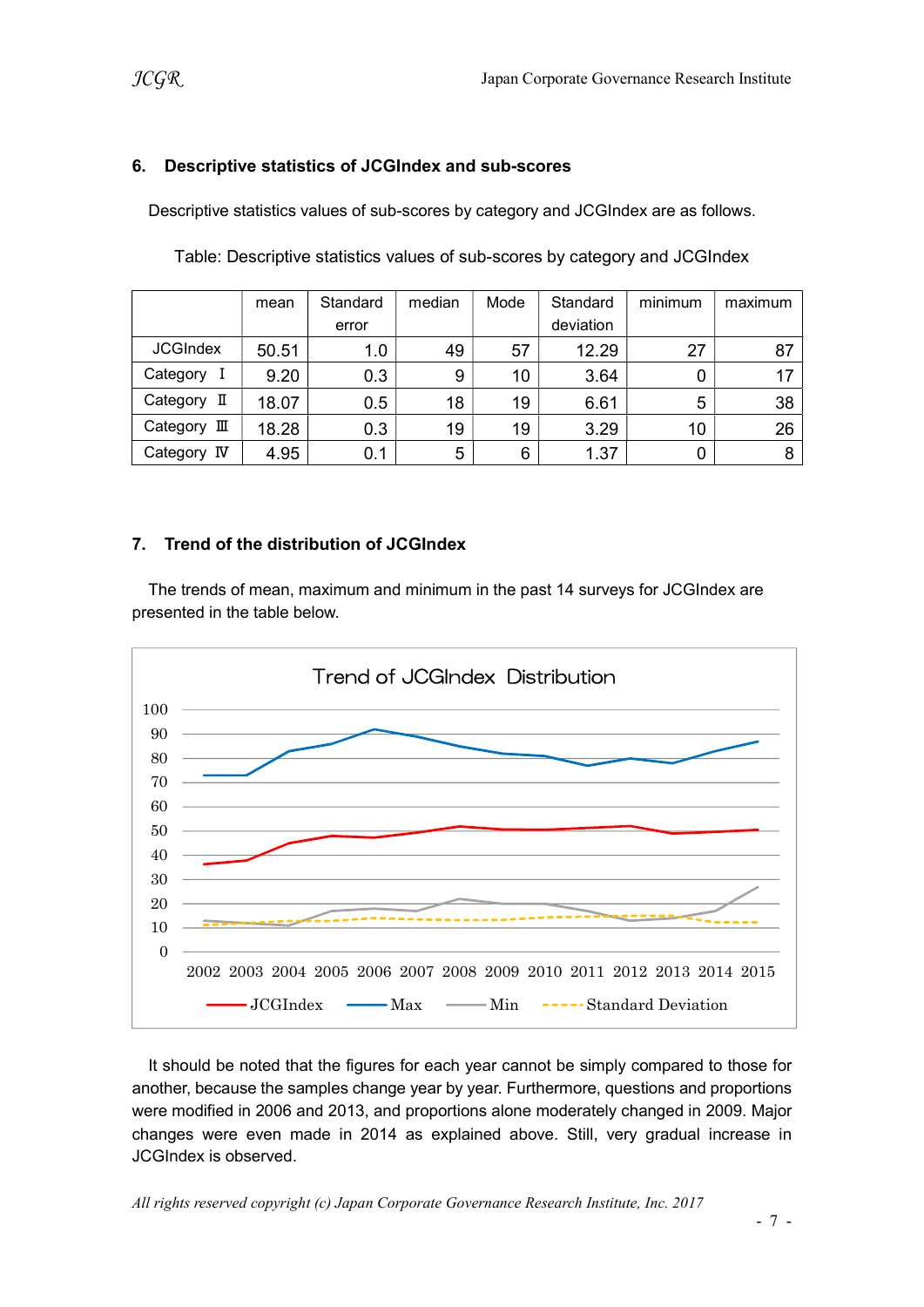Even though only a couple of companies achieve JCGIndex of the maximum or near level, the maximum decreased in the period from 2006 to 2011 and then has been on the upward trend, which can be largely attributable to the changes in questions and proportions.

## 8. Trends of achievement rate by category

Achievement rates by category show a similar trend with JCGIndex. While the rates for Category Ⅰ are flat for 14 years, the other categories see the rate increase until 2006 and remain flat afterward. Fluctuation within some ranges should be as a result of the change in questions and proportions.

It is significant that the achievement rates for the management categories of Ⅲ and Ⅳ (around 60%) constantly exceed those for the governance categories of Ⅰ and Ⅱ (around 40%) throughout the surveys. That is a clear indication that governance systems are far less developed than managements systems.



#### Figure: Trend of achievement rates by category

#### 9. Correlations among sub-scores and JCGIndex

The table below shows correlation coefficients between categories and between a category and JCGIndex. Not only are the correlations among categories just around 0.5 but also every category shows higher correlation with JCGIndex than with any other category, which means that each category does not overlap with others greatly and rather covers distinctive factors. It is therefore meaningful to calculate JCGIndex with these four categories by setting two separate categories for both governance and management as the result of governance.

With the highest figure for correlation with JCGIndex, Category II contributes to JCGIndex the best among the four categories.

All rights reserved copyright (c) Japan Corporate Governance Research Institute, Inc. 2017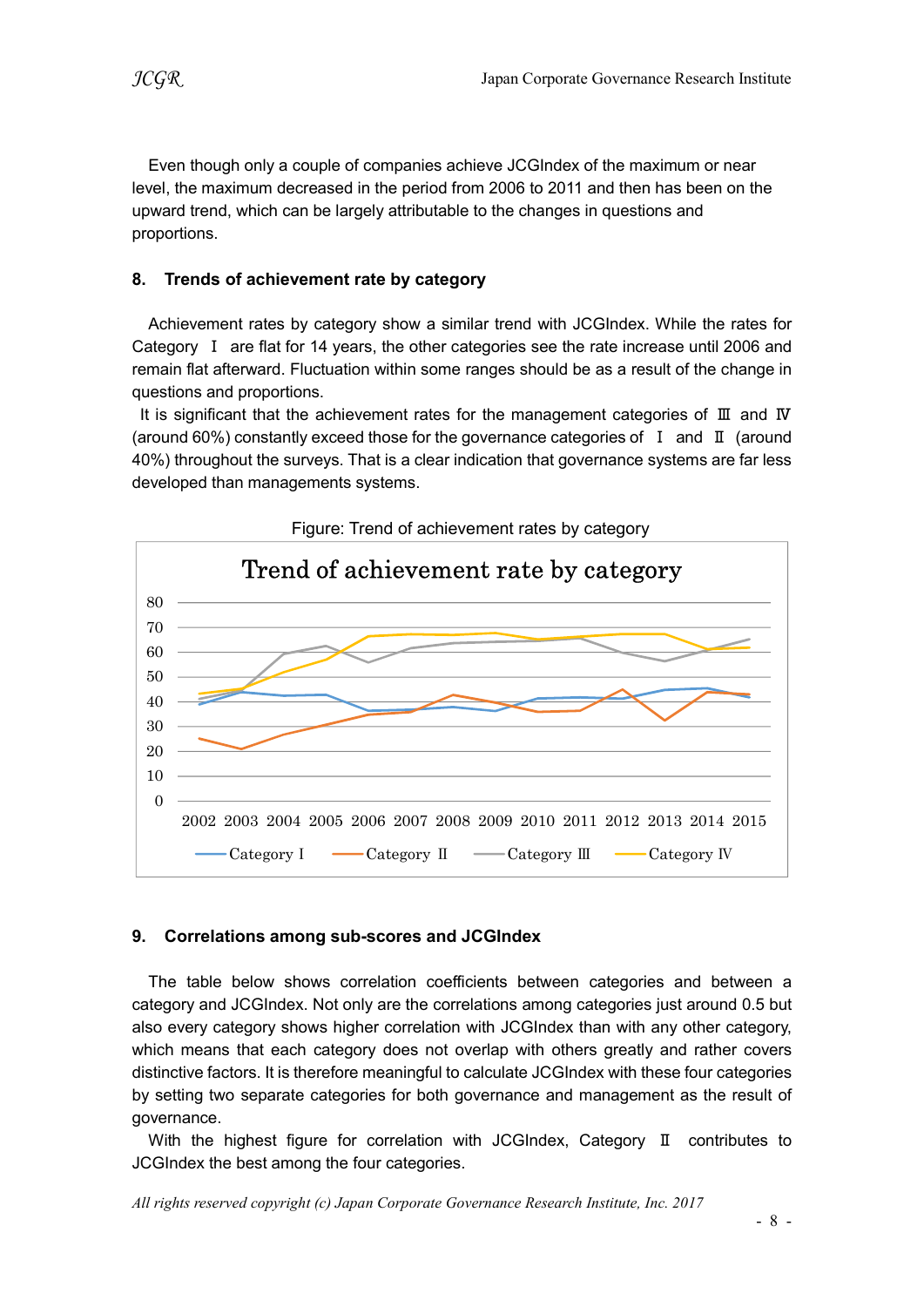|                 | Category I | Category $\mathbb I$ | Category $\mathbb I$ | Category IV | <b>JCGIndex</b> |
|-----------------|------------|----------------------|----------------------|-------------|-----------------|
| Category        |            |                      |                      |             |                 |
| Category<br>п   | 0.6336     |                      |                      |             |                 |
| Category<br>皿   | 0.5393     | 0.5510               |                      |             |                 |
| Category IV     | 0.3871     | 0.3523               | 0.4169               |             |                 |
| <b>JCGIndex</b> | 0.8246     | 0.9124               | 0.7702               | 0.5273      |                 |

### Table: Correlations among sub-scores and JCGIndex

### 10. High JCGIndex companies and low JCGIndex companies

The mean of JCGIndex is 50.51, and the standard deviation of JCGIndex is 12.29 for 2015. Mean plus a standard deviation equals to 62.8 and mean minus a standard deviation equals to 38.22. From these calculations, we define JCGIndex of 63 or more to be high JCGIndex, and JCGIndex of 38 or less to be low JCGIndex. With the actual number of high JCGIndex companies being 25 and low JCGIndex companies 27, the distribution of JCGIndex is close to normal distribution (in a normal distribution, companies above/below a standard deviation would constitute approximately 15.9% for each, so the number would be 23 for each).

The table below exhibits the sub-scores by category and JCGIndex of the high and low JCGIndex companies.

|                            |      | П    | Ш    | IV  | <b>JCGIndex</b> |
|----------------------------|------|------|------|-----|-----------------|
| High JCGIndex<br>companies | 13.8 | 28.9 | 21.8 | 6.0 | 70.5            |
| Low JCGIndex<br>companies  | 5.1  | 10.7 | 14.2 | 4.0 | 34.0            |

Table: High JCGIndex companies and low JCGIndex companies

High JCGIndex companies achieve twice as much JCGIndex as low JCGIndex companies. In addition, the sub-scores for High JCGIndex companies are far better than those for low JCGIndex companies in every category. This indicates that every category functions as a condition for high JCGIndex companies.

The table above presents, however, that the difference between high and low JCGIndex companies is relatively small in Categories Ⅲ and Ⅳ for management evaluation and significantly large in CategoriesⅠ and Ⅱ for governance evaluation. The difference is especially remarkable in Category Ⅱ for functions and composition of board of directors, clearly implying that high JCGIndex companies and low JCGIndex companies are differentiated with board of directors as the center of corporate governance system. As for management system, the companies see larger difference in Category Ⅳ for disclosure and transparency.